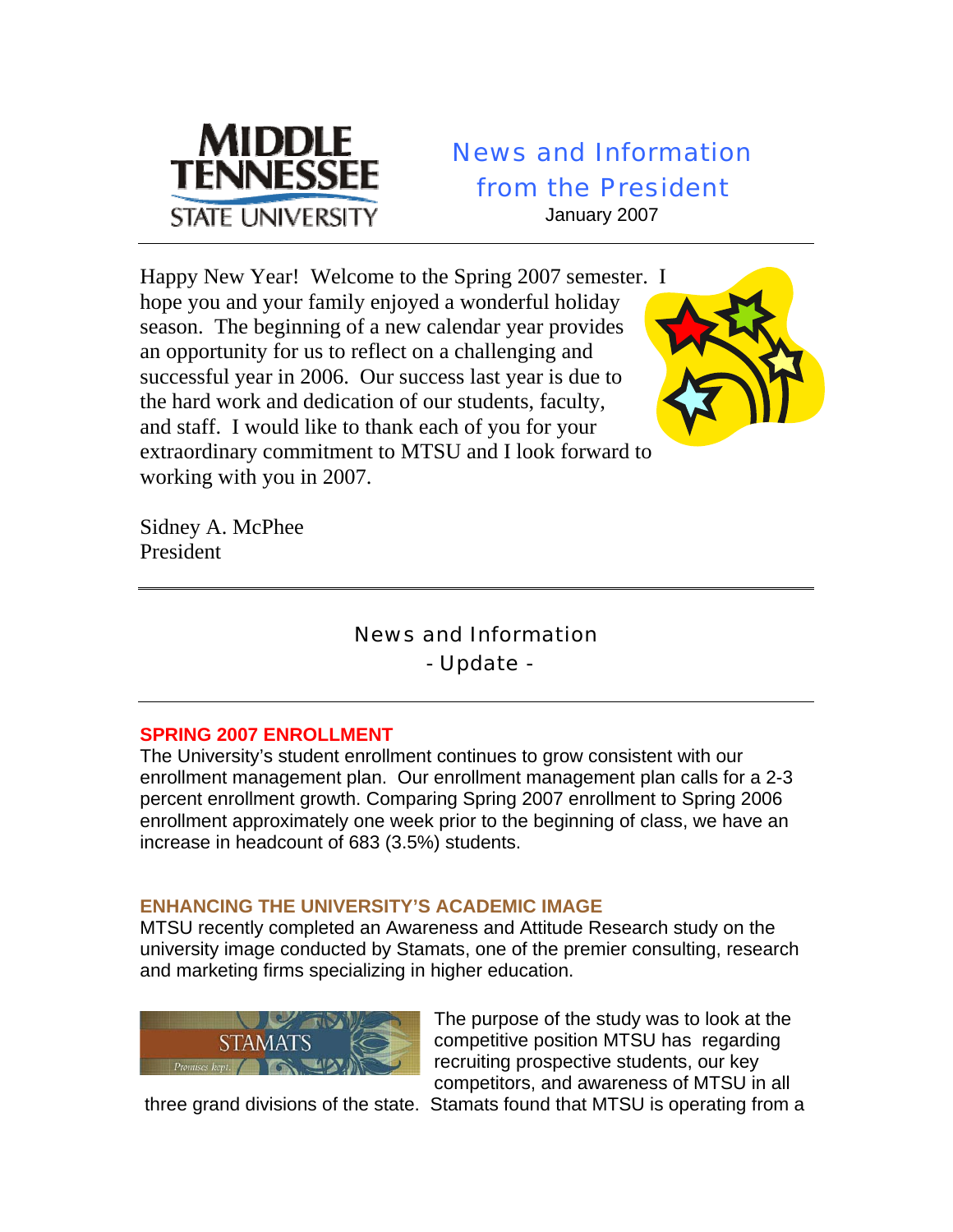position of strength as it relates to our enrollment and fiscal health. However, for growth to continue in the future, we must focus more on enhancing the student experience at MTSU and improve our retention and graduation rates.

The report outlined several recommendations that fall under four broad areas: - Continue to manage enrollment, making a conscious effort to trade growth for quality, and strategically position the University to operate at an optimum size. - Consider the mix of students we recruit and be more effective in identifying 'best fit' students who are attracted to specific MTSU academic offerings.

 - Define student-centeredness, and work harder to make it a distinguishing characteristic of the University.

 - Develop a marketplace driven attitude and look closely at the costs and benefits of all the activities the University undertakes.

If you have further questions about the study, or would like to see the final report contact the university marketing office.

#### **EMPLOYEE CHARITABLE GIVING CAMPAIGN**

Once again the University has completed a very successful Annual Employee Charitable Giving Campaign. The 2006 campaign resulted in employee pledges of \$79,492 to be given in the 2007 calendar year. This represents an increase in donations of more than 5% over the previous year's campaign. The donations came from 440 university employees.

The success of the campaign is the result of the exemplary leadership of Vice President Lucinda Lea and her campus coordinating team of Robin Jones, Michelle Huss, Janina Overton, Matt Tate, and Melissa Towe, along with division coordinators of Mike Boyle, James Floyd, Deborah Roberts, Gina Fann, Kathy Kano, and Doug Cothern and the more than 60 departmental volunteers who contributed to the campaign effort. Thanks to each of you for your participation in this important endeavor.

#### **DEDICATION OF CASON-KENNEDY NURSING BUILDING ADDITION**

Construction of the 28,000 square foot addition to Cason-Kennedy Nursing Building is complete. This building expansion is a \$6 million project funded from private support. **Please join us on Friday, January 19, 2007 at 10:00 a.m. for the celebration of the expansion of the Cason-Kennedy Nursing Building.**  This building expansion project was made possible because of financial support from the Christy Houston Foundation and appropriated congressional funding supported by former Senate majority leader Bill Frist, Senator Lamar Alexander, and Congressman Bart Gordon.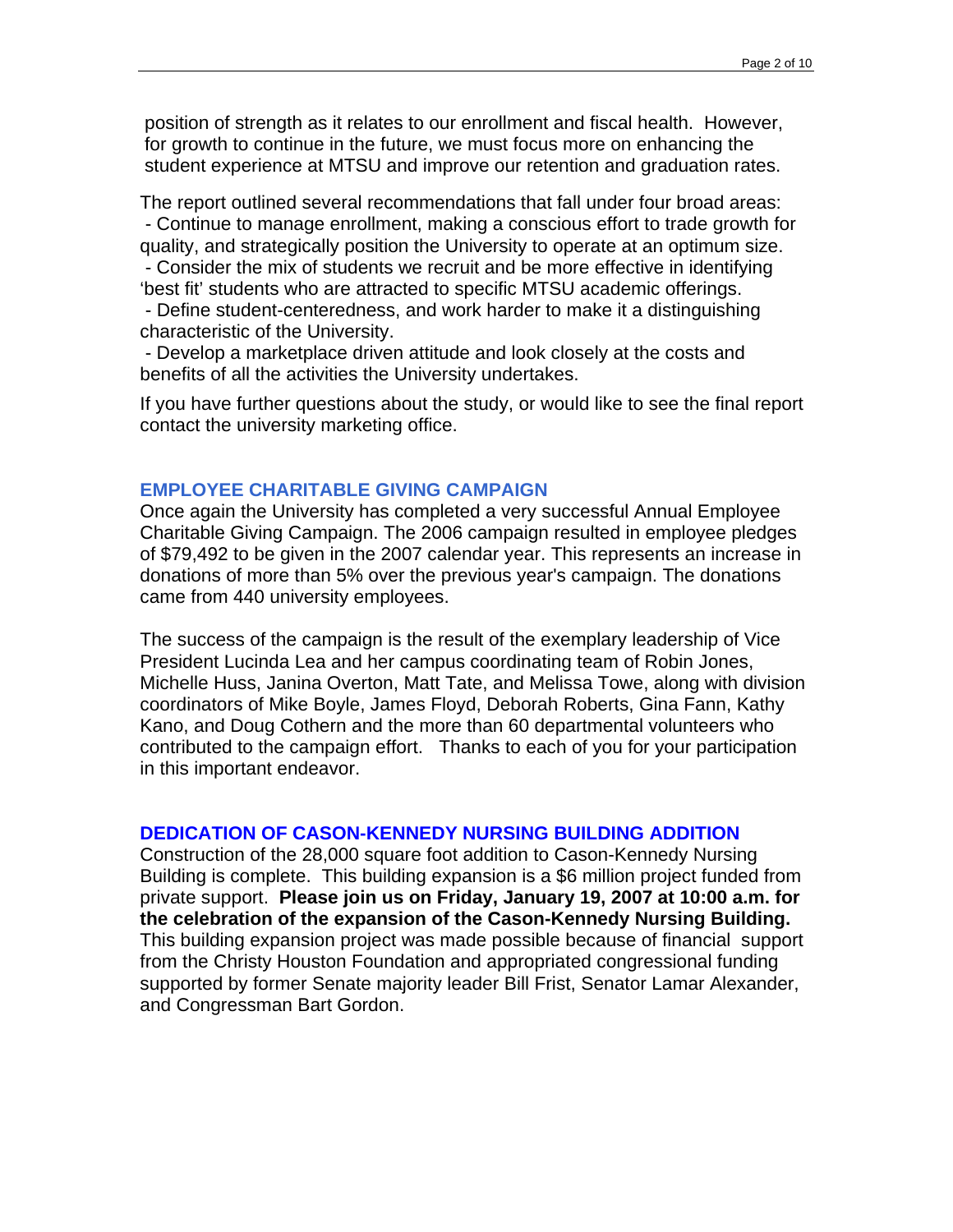#### **MTSU RECEIVES SACS REACCREDITATION**

MTSU received its reaffirmation of accreditation from the Southern Association of

Colleges and Schools in the Commission on Colleges' meeting in Orlando in December, 2006. This reaffirmation of accreditation is an important accomplishment for the University. Our reaccreditation was based on a compliance audit and a quality enhancement plan. The compliance audit was conducted by a team of MTSU faculty and administrators led by Dr. Richard Detmer, chair of the Computer Science Department. A campus wide



committee, led by Dr. Jill Austin, chair of the Management and Marketing Department, worked on our quality enhancement plan which focused on Experiential Learning. MTSU was invited by SACS to present a session on our Quality Enhancement Plan on Experiential Learning at its annual meeting in December. The Experiential Learning Plan was also selected as a model program and was highlighted to member institutions. Provost Kaylene Gebert, Dr. Jill Austin, professor and chair of the Management and Marketing Department, and Faye Johnson, assistant to the provost for special initiatives, shared our planning process and plan with other colleges and universities representatives attending the SACS Annual Convention in Orlando, Florida.

#### **MTSU DEVELOPS NEW ACADEMIC INNOVATIVE PROGRAMS**



MTSU established a Forensic Institute for Research and Education in summer 2006. The institute, under the director of nationally known forensic anthropologist Dr. Hugh Berryman, brings together faculty and students in several scientific specialties to provide exceptional educational and training opportunities for law enforcement, medical examiners, coroners, attorneys, social workers, and other groups in forensic science and Homeland Security. It also fosters research collaboration and grant development among faculty.

#### Middle East Studies:

MTSU now offers an interdisciplinary minor in Middle East Studies. The minor includes courses in Arabic and Hebrew languages, philosophy and religion, Middle East and Islamic history, Middle East literatures, political science, and business. The University has also received a grant from the U.S. Department of Education's Undergraduate International Studies and Foreign Languages program of \$142,000 over two years to develop an MTSU Middle East Center. Dr. Allen Hibbard, professor of English, is director of the new center.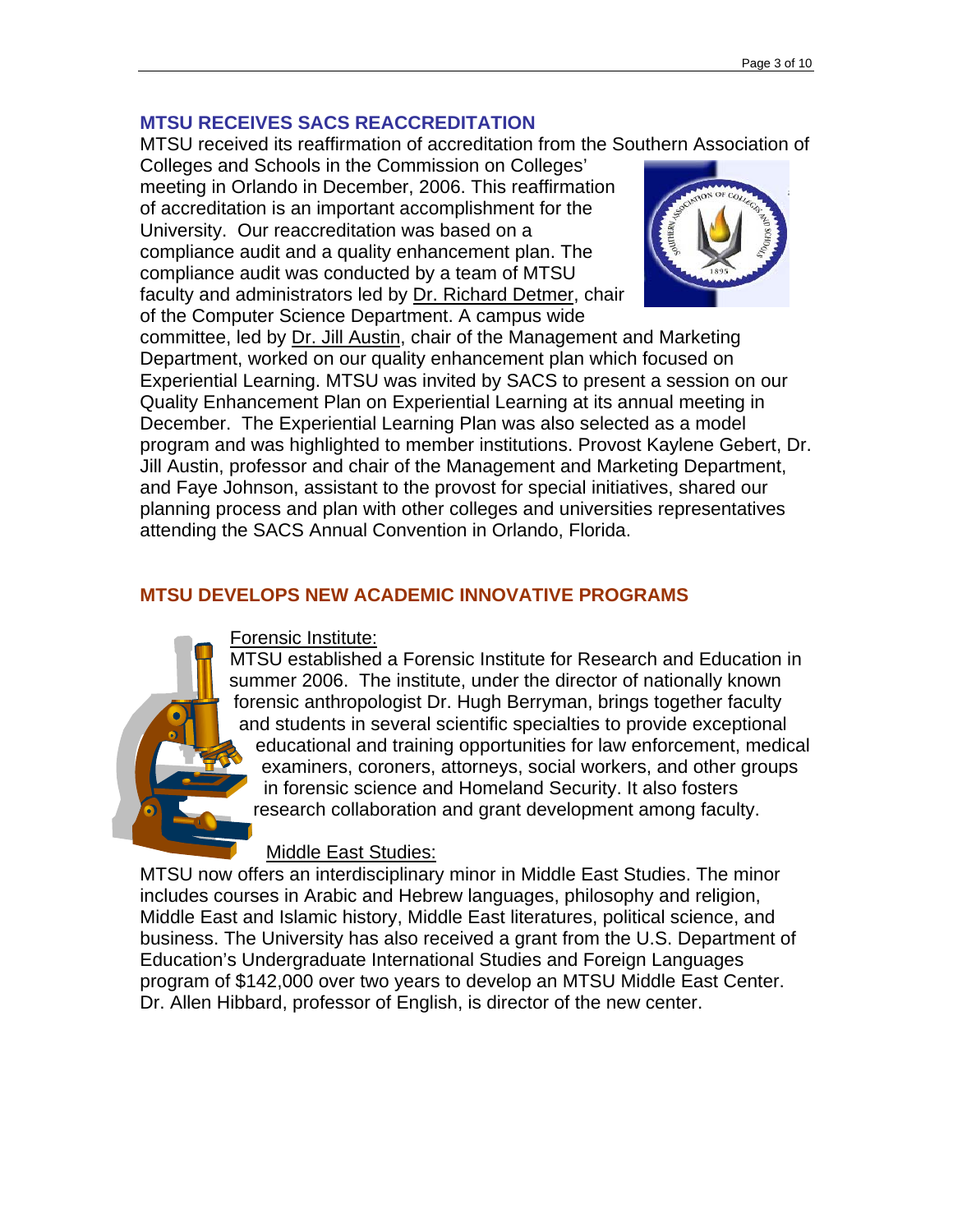#### Institute of Leadership Excellence:

Last year, TBR approved the establishment of a pilot for an Institute of Leadership Excellence, funded by a generous gift from Dr. H. Lee Martin, executive director, Clarity Resources LLC. The institute is designed to provide students an intensive study of leadership theory and practice with an emphasis on application and experiential learning. Students in the first Institute, held this past summer and led by Drs. David Foote and Earl Thomas in the Management and Marketing Department, engaged in interactive learning activities with notable



state, region, and local community leaders to build their leadership skills and potential.

## Academic Degree Proposals:

During December 2006, MTSU submitted final proposals to the TBR for consideration. A Master of Social Work, a cooperative degree with Austin Peay State University and Tennessee State University, was submitted from the College of Liberal Arts, and the Doctor of Philosophy in Literacy Studies was submitted from the College of Education and Behavioral Science**.** In addition, University faculty members are working on a Doctor of Philosophy degree in the sciences with three areas of focus.

## **FOCUS ON INTERNATIONAL EDUCATION**

MTSU is meeting the challenge to better prepare students to succeed and lead in a global economy. Through its International Education Program, it is increasing the number of students studying abroad, the number of international students at MTSU, international content in courses taught on campus, the number of international scholars on campus, and the number of faculty teaching or doing research abroad.

During fall 2006, MTSU hosted 34 international exchange students, more than twice as many as the year before. These international students represent seven countries from around the world. MTSU sent 26 students to nine countries in return. Over a dozen new institutional partnership agreements were signed in 2006 with international institutions in China, Russia, England, Ghana, and Taiwan. These agreements are designed to create faculty and student exchanges and faculty research opportunities. A total of 227 MTSU students have participated in exchanges or study abroad courses since January 2006.

MTSU has established a B.A. in Global Studies and graduated its first degree students in the program in the December commencement. A new program in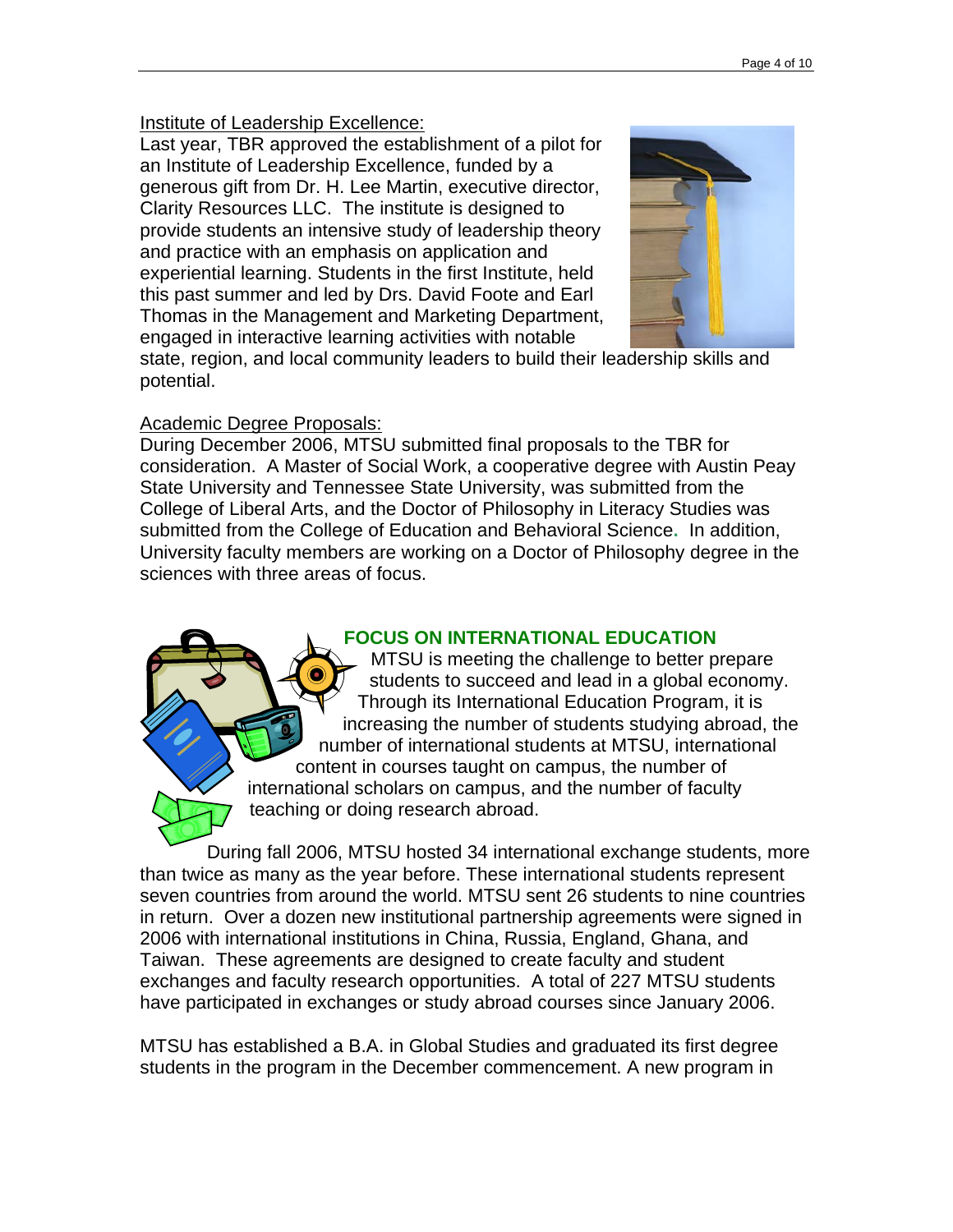partnership with Motlow State Community College was also initiated to offer General Education courses in Cherbourg, France during summer 2007.

#### **OFFICE OF TRANSFER STUDENT SERVICES**

The recently established Office of Transfer Student Services (OTSS) completed a very successful year of pilot programs, transfer student support initiatives, and

community college outreach. During the past year, CTSS implemented successful pilot programs supporting at-risk transfer students, promoting faculty transfer advising, and modifying the registration process for new transfer students. In addition, OTSS facilitated the establishment of the MTSU Tau Sigma chapter (National Honor Society for Transfer Students) as



the first chapter in Tennessee. The OTSS served as organizer and host for the well-received Community College Advising Appreciation Day. At this event, administrators, advisors, and faculty from Columbia State, Motlow State, Nashville State, Volunteer State, and MTSU participated in discussions and informational sessions.



## **BLUE RAIDER ATHLETICS UPDATE**

Student Athlete Academic Performance - Fall 2006: In the fall 2006 semester, MTSU student athletes enjoyed great success on the field and court as well as in the classroom. This past semester 50 percent of all student athletes earned a grade point average of

3.0 or higher, and 25 percent made their college Dean's List by earning a 3.5 or higher in at least 12 hours.

All seven of MTSU Women's sports had a semester grade point average of 3.0 or higher and 9 out of 13 MTSU teams have a cumulative grade point average of 3.0 or higher. This reflects improved semester grade point averages for 11 of our 13 teams.

Last semester, the football program made great strides academically with a semester grade point average for freshmen of 2.87 and an overall grade point average of 2.59 for all football players. The athletic program overall has a 2.89 semester grade point average and a 3.03 cumulative grade point average.

Women's Basketball: Congratulations to the Women's' Basketball program for



the success in the classroom and on the court. The Lady Raiders team is ranked 20th in the Associated Press and ESPN/USA Today polls.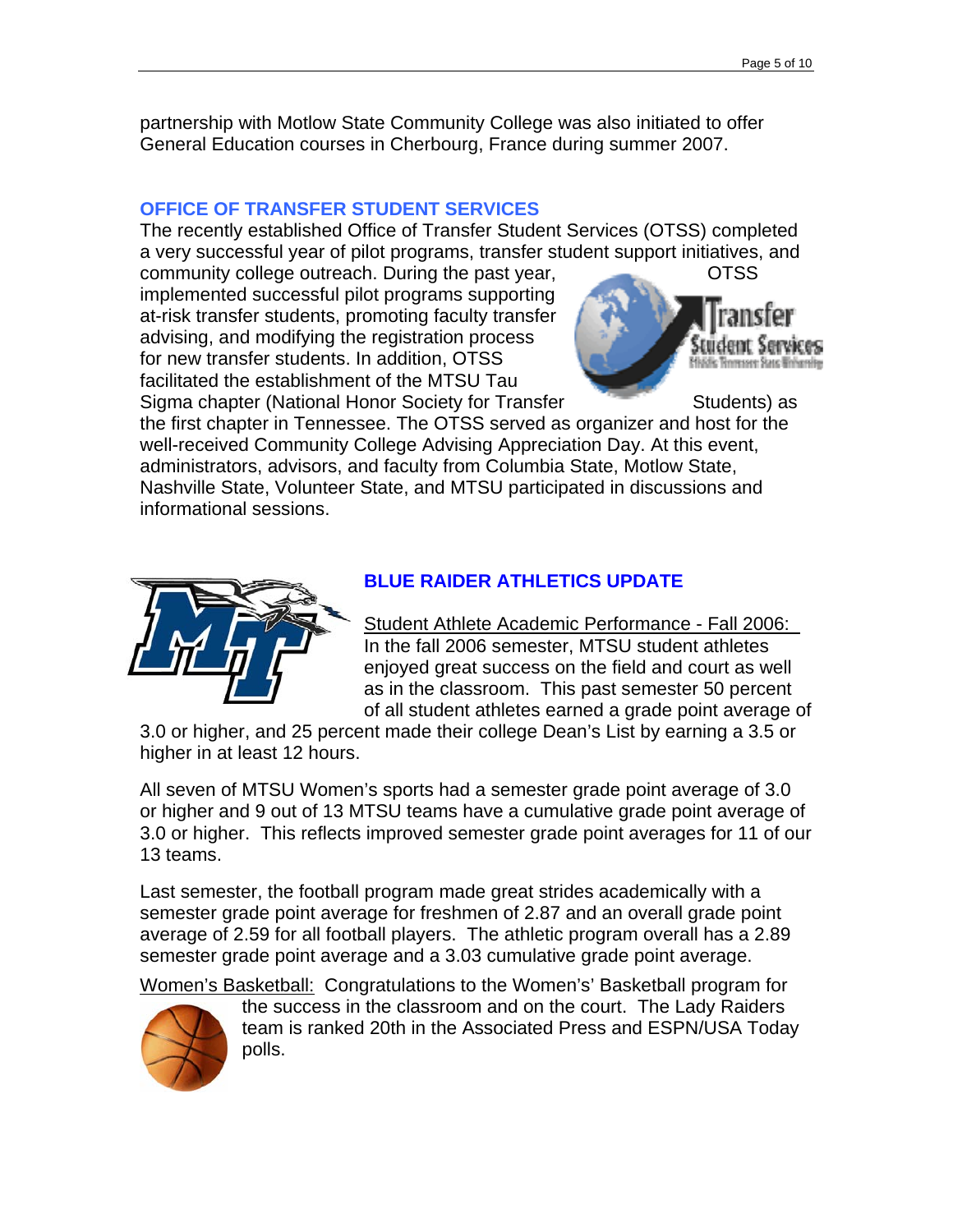Volleyball: Middle Tennessee made history on December of 2006 by winning its



first match in the NCAA Tournament with a 3-2 victory over the Louisville Cardinals in the first round of the NCAA Tournament. The team capped off its season by receiving six votes in the final AVCA poll of the season, ending the year ranked No. 34 in the nation.

Football: The Blue Raiders made a valiant effort in its first visit to a bowl game



as a Division I-A member in front of 54,113 at the 10th annual Motor City Bowl at Detroit's Ford Field. The attendance was a Motor City Bowl record and the fans were treated to a competitive and exciting game with the outcome undecided into the final

minutes. In the end, however, Middle Tennessee (7-6) was unable to complete a gallant comeback attempt against Mid-American Conference champion Central Michigan, which finished its impressive season with a 10-4 overall mark. Congratulations to our team, Coach Stockstill, the coaches, and the staff for a great season.

Soccer: Middle Tennessee shattered numerous single-season records



throughout the season and had several players ranked among national leaders in various categories. Middle Tennessee's quest for its first Sun Belt Conference Tournament Championship ran into a road block in a 3-1 setback to rival North Texas. The Raiders ended the season with a 17-4 season.

#### **INSTRUCTIONAL TECHNOLOGY**

MTSU continues to be in the forefront in bringing cutting edge educational technologies to the classroom. The Cingular Wireless Advanced Classroom Technologies (ACT) Laboratory, located in the Paul W. Martin Sr. Honors Building was officially opened and dedicated last November. This new facility provides faculty the opportunity to teach to different learning styles and to promote active, collaborative, and problem-based learning. Technologies and tools available in the room include a Walk and Talk Teacher Station, a sophisticated electronic flip chart system called Thunder, plasma screens and Tablet PCs to facilitate collaborative small group work, recording equipment, and educational software. The ACT Laboratory is the result of a campus collaborative among Academic Affairs, Information Technology, the Honors College, and Campus Facilities.

#### **COURSE MANAGEMENT SOFTWARE**

A contract with Desire2Learn (D2L) was signed by TBR in late December. D2L is the course management system chosen by TBR, through a bid process, to replace WebCT. The contract with WebCT expires in December, 2007. Plans are being made for the conversion of faculty courses to this new system. MTSU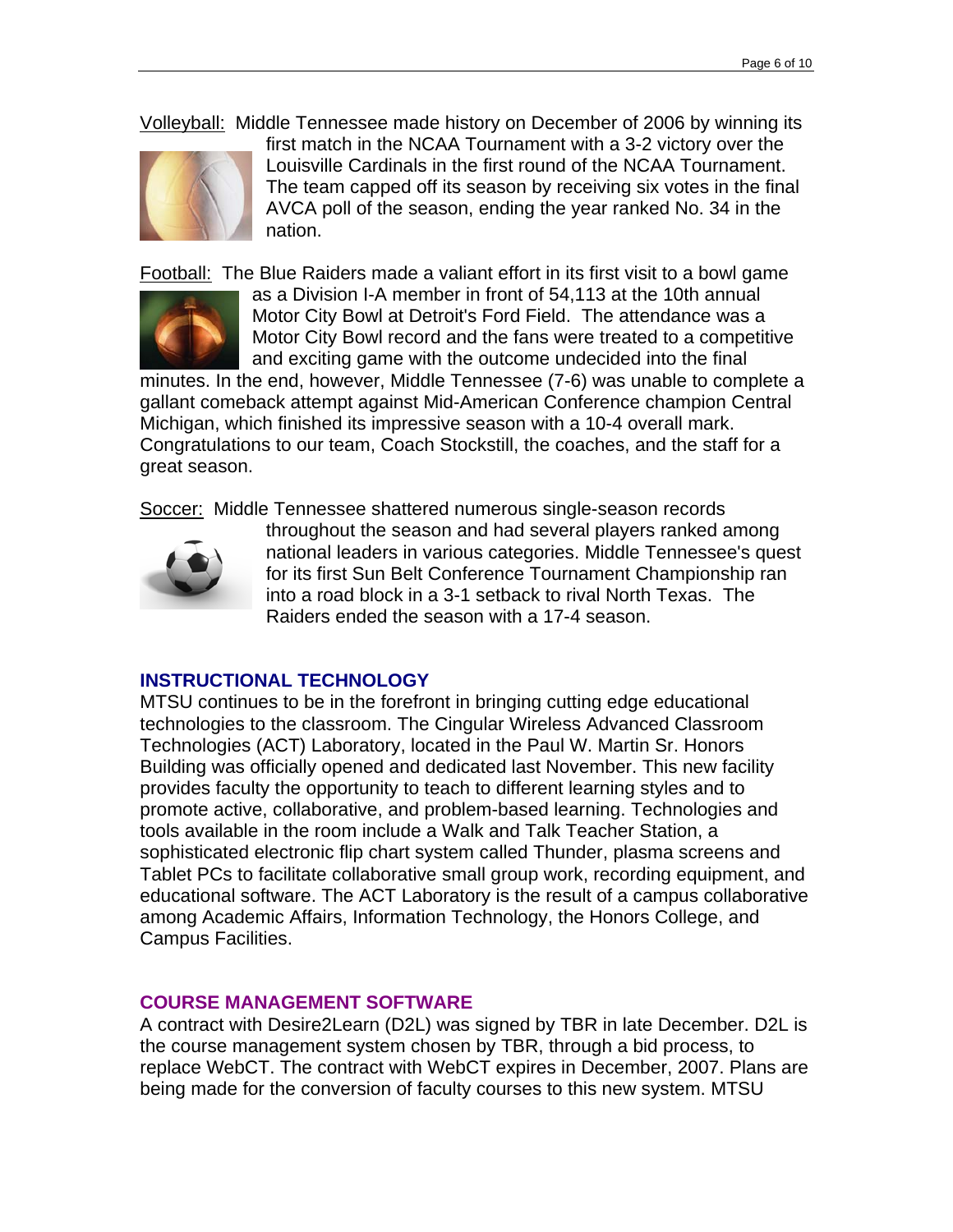Instructional Technology staff will receive training in January and February and then will make plans to begin training and consulting with our faculty to assist with their course conversions.



### **ENTERPRISE RESOURCE PLANNING IMPLEMENTATION (ERP / BANNER)**

As we moved through the fall semester, the end of fiscal year processing was accomplished successfully in Banner. The

Employee Self-service module, accessed through PipelineMT's RaiderNet tab, went live in November, and faculty rank and tenure tables were populated within Banner. The Advancement area continued to fine-tune its processes and added more converted data after going live in July 2006.

The first full Mock Registration was conducted in November in preparation to go live in March/April 2007 for fall 2007 priority registration. The first phase of Student Banner included the conversion of General Person, Degree, Academic History, Transfer Articulation Rule, and Transfer Academic History tables. Financial Aid is scheduled to go live early this semester.

Conversion to the student portion of Banner continues with course registration for Summer 2007 using the PLUS system beginning March 19, 2007 and ending March 23, 2007. Registration for Fall 2007 will be conducted April 9-20 using the Banner system.

Functional user training will be conducted during the spring term. Information regarding training sessions will be sent to academic and administrative departments during the next few weeks. All the MTSU ERP conversion teams continue to do an outstanding job and are exemplary in the TBR system through all phases of the implementation.

#### **PROCUREMENT SERVICES NEW SOFTWARE PACKAGE**

The Division of Business and Finance has acquired a new web-based procurement software package from SciQuest to be called *MT\$ource-The \$ource*. The *MT\$ource* software will be utilized by Procurement Services to offer a web-based shopping and marketplace environment to the MTSU community, allowing University personnel to access, order, and purchase everything from office supplies, computers, chemicals, furniture, certain services, etc. from the convenience of their desk top computers. For additional information on this new service, please contact the Procurement Services office.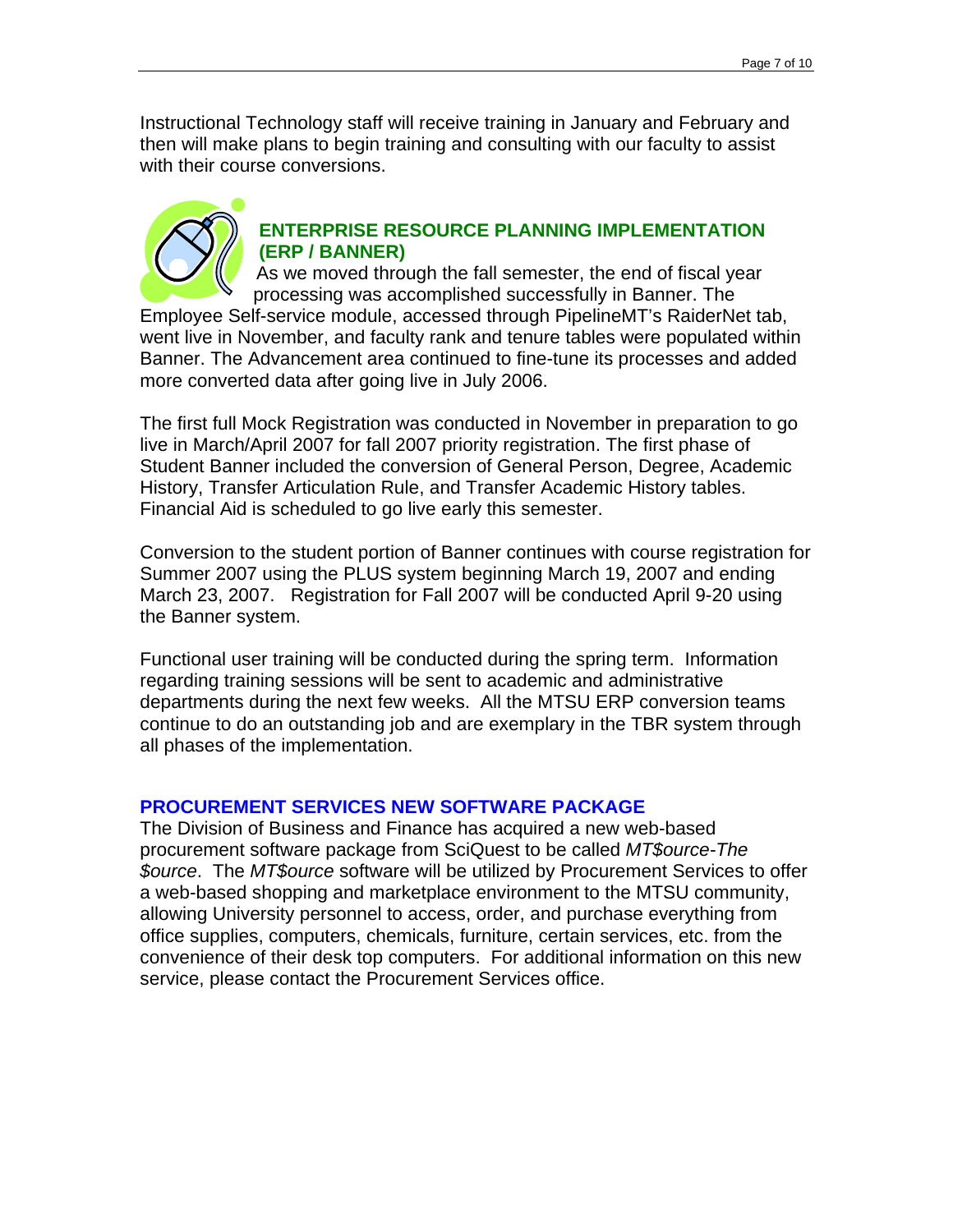#### **PHYSICAL PLANT IMPROVEMENTS AND LAND ACQUISITION**



New Science Building: Planning continues for the science building. The state legislature funded \$15 million in

state appropriations for planning of the new structure. The funding supports the design of new labs and classrooms. Dr. Stephen Wright, professor of Biology, is leading a faculty and administrative team under Project Kaleidoscope, to develop the design plans. The current funding also supports the construction of a new chiller plant needed for the new building. As it now stands, the state funding schedule calls for allocation of capital construction funding July 2008.

Athletic Facilities Enhancements: Construction completion of the track pressbox and locker rooms is scheduled prior to the next Spring Fling in May, 2007. The new baseball facility design is nearing completion, and the project construction will bid this spring.

#### Middle Tennessee Building Renovation:

Construction is on schedule for completion in spring, 2007, and occupancy summer, 2007**.** 

McWherter LRC Expansion:

A project to consolidate facilities for the College of Education and

Behavioral Science is in line for funding in the next legislative cycle. If state funds are appropriated, planning and design will begin this summer. Programming for the project is underway in preparation of anticipated funding.

## Student Housing Upgrades:



Renovation of the Monohan complex is scheduled for completion this spring, and renovation of Lyon Hall complex will be bid this spring, with completion of Lyon scheduled for spring, 2008.We are in the in the fifth year of ten-year housing renovation project.

Expansion Plans for the Student Recreation Center:



The project was redesigned to significantly reduce costs. Bids were received January 10 and

were within budget. The project should begin later this year.

Future Projects in the planning phase:

- o Middle Tennessee Boulevard redesign
- o Student union / university center
- o Expansion of Mass Communications Building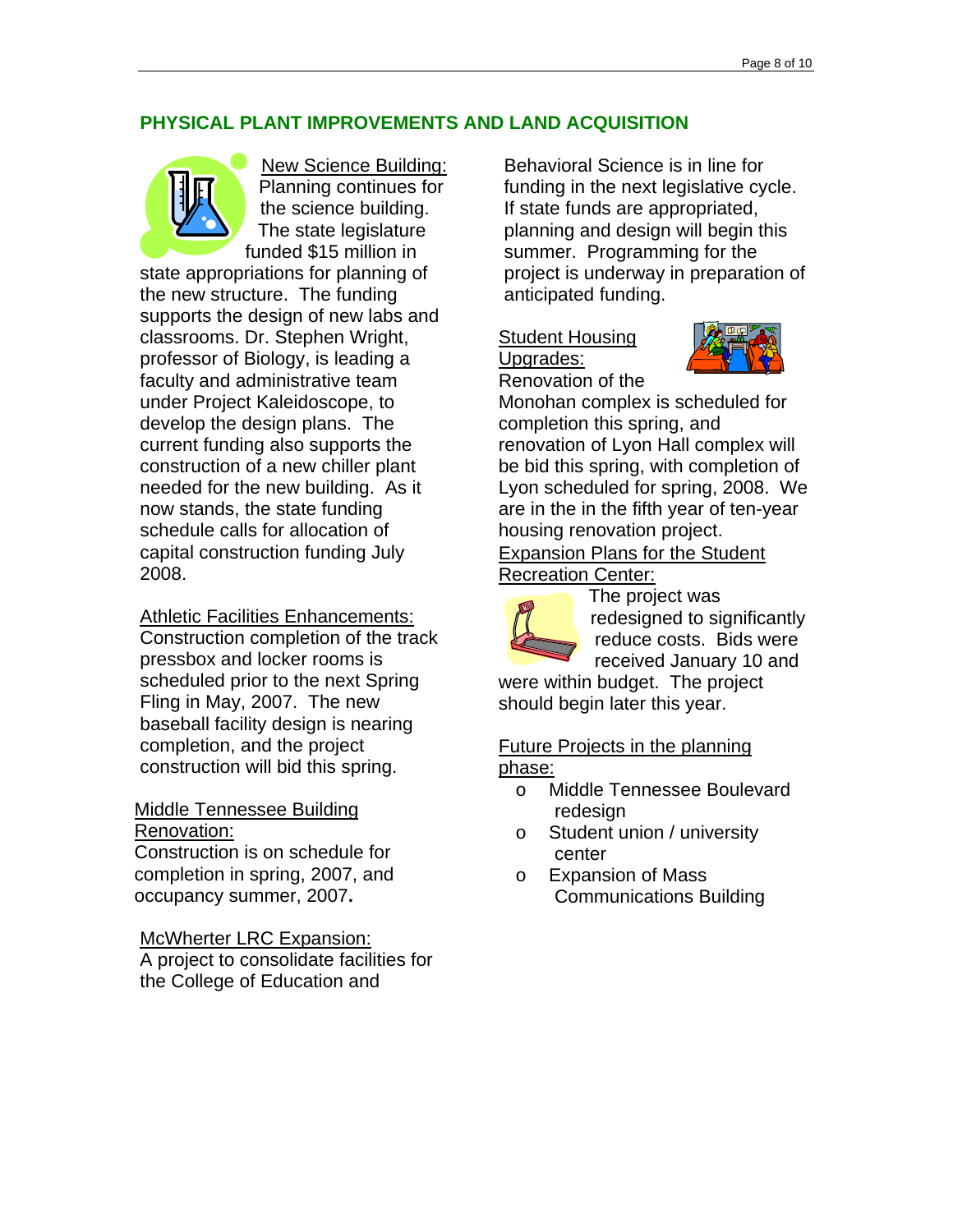

#### **BUSINESS DEVELOPMENT CENTER PROGRAM EXPANDS**

In early 2007 Middle Tennessee State University will expand its statewide business development center program by opening an office at Volunteer State Community College. We have 15 Tennessee Small Business Development Centers (TSBDCs)

across the state, but the demands by the business community for our business counseling and training assistance continues to grow. As a result, we are partnering with Volunteer State Community College to provide expanded business assistance services in the Sumner County area. This will increase our presence to 16 locations in Tennessee.

## **EMERGENCY PREPAREDNESS PROJECT**

A campus-wide task force is currently developing a tornado alert plan, scheduled for implementation next spring. Our plan will utilize person-to-person communication in every MTSU building on every floor on and off campus. The program will rely on a group of individuals, in each building, who will serve as "building coordinators," with the responsibility of notifying all occupants in the event of an emergency.

Our tornado alert plan, while low tech in design, should prove to be highly effective. Its success will depend on the cooperation of everyone and the ability of key people—"building coordinators"—to perform their duties; navigating

hallways, knocking on classroom and office doors, and asking people to go calmly to the designated, secure location(s) in the building.

This person–to-person communication is especially important as students and faculty inside classrooms often cannot hear the warning siren and are not aware of impending severe conditions outside. Also, it will ensure that most people on campus (and at off-campus



sites) will have been alerted in the event of a tornado warning or actual sighting.

Our goal is to make our campus environment as safe as possible for everyone. Your help and cooperation will be greatly appreciated.



## **CLASS CANCELLATIONS DUE TO INCLEMENT WEATHER**

In the event of inclement weather, students and university employees should listen to area radio and television stations to determine if classes have been canceled. Our website is the best source of up to date information [www.mtsunews.com](http://www.mtsunews.com/) and click on Emergency Weather